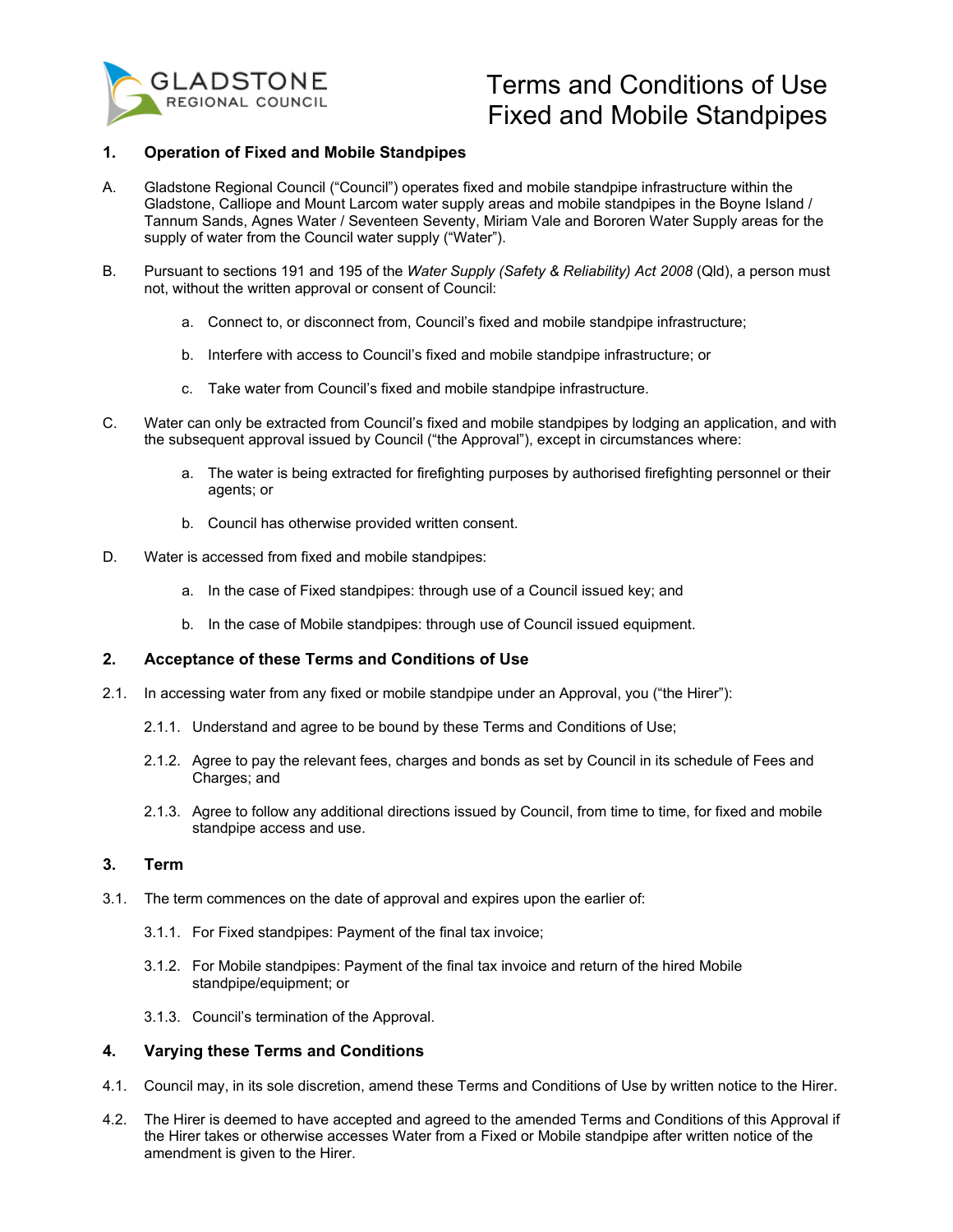# **5. General Conditions for Fixed and Mobile Standpipes**

## 5.1. **No warranty regarding Water**

- 5.1.1. To the maximum extent permitted by law, Council makes no warranty that the Water will be sufficient or suitable for any purpose or for the Hirer's use.
- 5.1.2. Council takes no responsibility for the quality of water after it has left the standpipe. The Hirer agrees that responsibility for the Water passes to the Hirer after it has left the standpipe.
- 5.1.3. Hirers using or supplying clients with Water for drinking purposes must have a current registration as required under the *Food Act 2006* (Qld).

## 5.2. **Acknowledgement regarding possible interruption of Water supply**

The Hirer acknowledges that:

- 5.2.1. Water available to the Hirer at a hydrant fill point or Fixed Standpipe may be affected by, and may at times be interrupted by, variable factors including (but not limited to):
	- a. fluctuations in the number of Hirers drawing Water from the water supply;
	- b. changes in Law;
	- c. the occurrence of any accident, strike, civil commotion, natural disaster, pandemic or other such incident beyond the control of Council;
	- d. the capacity of the Water reticulation systems;
	- e. the failure of any plant or equipment;
	- f. the locations or any interference with a property;
	- g. any safety hazard concerns;
	- h. water restrictions; and
	- i. maintenance or repairs to the water supply and associated infrastructure.

#### 5.3. **No rights to take water from non-Council infrastructure**

5.3.1. Nothing in these Terms and Conditions of Use gives the Hirer any right to take water from non-Council infrastructure. It is the Hirer's sole responsibility to ensure that Water is taken from approved Council infrastructure.

## 5.4. **General obligations of the Hirer**

Without limiting any other obligations within these Terms and Conditions of Use, the Hirer must:

- 5.4.1. Comply with all laws, including legislation and subordinate regulation in exercising their rights under the Approval, including:
	- a. The *Water Supply (Safety & Reliability) Act 2008* (Qld);
	- b. The *Work Health & Safety Act 2011* (Qld);
	- c. The *Food Act 2006* (Qld); and
	- d. The *Environmental Protection Act 1994* (Qld).
- 5.4.2. Comply with any requirements or directions of Council.
- 5.4.3. Complete all inductions required by Council and adhere to the procedures and instructions for the operation of Fixed and Mobile standpipes;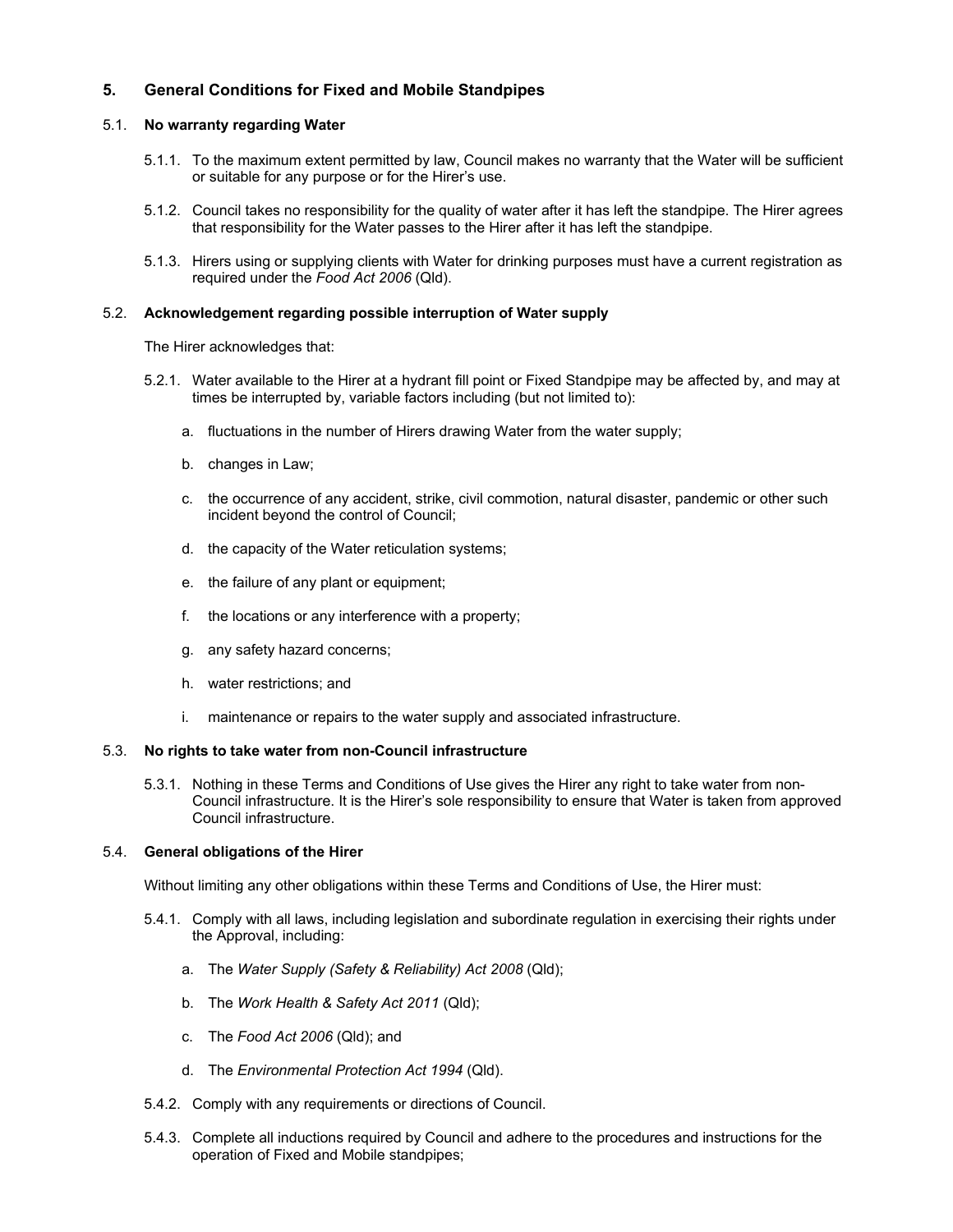- 5.4.4. Report any meter failures or suspected failures, leaking, faulty or damaged standpipes to Council within 24 hours;
- 5.4.5. Report any lost or stolen keys or standpipes to Council within 24 hours;
- 5.4.6. Ensure that the operation of a standpipe does not cause a nuisance to residents or the general public whilst taking water from the water supply;
- 5.4.7. Not do anything that is likely to pollute or contaminate the water supply;
- 5.4.8. When filling a receiving container (ie. tank / vessel), maintain an air gap at least twice the internal diameter of the delivery pipe between the end of the delivery pipe and the top of the receiving container. Where an air gap is not maintained, appropriate backflow prevent must be provided in accordance with the Australian Standard (AS 2845.2); and
- 5.4.9. Comply with any specific conditions relevant to Fixed and/or Mobile standpipes pursuant to clauses 6 and 7.

#### 5.5. **Damage to Council infrastructure**

- 5.5.1. The Hirer is solely responsible for the cost of repairing or replacing any damage they cause to Fixed or Mobile standpipes, or associated infrastructure, during the hire or access period.
- 5.5.2. The Hirer must repair any damage to the Fixed or Mobile standpipes within seven (7) days of the issue of a Council Direction, to Council's satisfaction.
- 5.5.3. If the Hirer fails to repair any damage to the Fixed or Mobile standpipes in accordance with clause 5.5.2, then Council can rectify the damage and recover the costs of rectifying the damage as a debt due and owing by the Hirer.

## 5.6. **Directions**

- 5.6.1. Council may, in its absolute discretion, issue directions to Hirers:
	- a. Requiring Hirers to cease taking water from any source where Council is at risk of exceeding its allocations or where the bulk supplier places Council on a restriction;
	- b. Setting time limits on when standpipes can be accessed or used to preserve the residential amenity of an area and prevent nuisance;
	- c. Restricting or controlling water usage at any location where Council identifies any adverse effects to other customers, including but not limited to adverse effects on water pressure, flow or quality; and/or
	- d. Where Council has identified any safety, quality, reliability or functionality risk.
- 5.6.2. Directions will be issued to the email address nominated by the Hirer in the Application.

#### 5.7. **Termination and variation of Approvals**

- 5.7.1. Without limiting any of Council's other rights, Council may, by written notice, terminate or vary an Approval, at Council's sole discretion, in circumstances where:
	- a. the safety and reliability of a water supply is at risk (for example: the water supply is on restriction and must be preserved); and/or
	- b. the Hirer has:
		- i. breached these Terms and Conditions; or
		- ii. failed or refused to comply with any requirement under the *Water Supply (Safety and Reliability) Act 2008* (Qld) or the *Food Act 2006* (Qld) or any reasonable direction of Council; or
		- iii. failed to make payment of any fees or invoices; or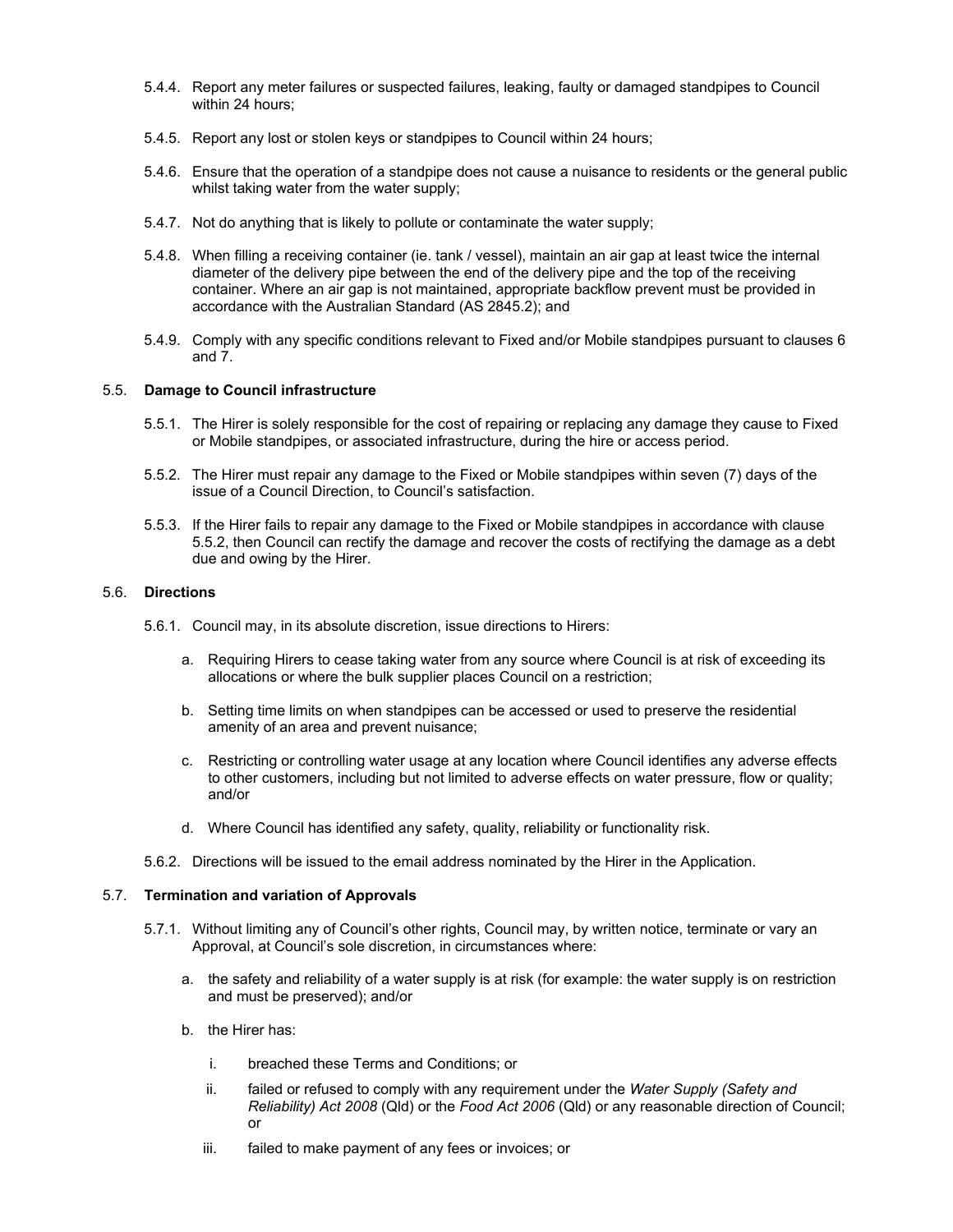- iv. damaged or interfered with a Fixed or Mobile standpipe, or associated water infrastructure; or
- v. compromised the safety, quality or reliability of a water supply; or
- vi. compromised public safety through actions in accessing or using water supply standpipes; or
- vii. allowed excessive quantities of water being extracted from a water supply via a standpipe to run to waste or overflow, without a reasonable excuse.

#### 5.8. **Fees & Charges**

- 5.8.1. Hirers must ensure that Credit applications are renewed whenever the Applicant's credit or contact details change, or at the request of Council.
- 5.8.2. In order to access the Water, the Hirer must pay:
	- a. *A* water consumption charge*:* A fee per kilolitre for Water taken by the Hirer in accordance with the Fees and Charges published on Council's website;
	- b. For Fixed standpipes:
		- i. *A non-refundable key charge:* A fee for the initial issue of the key
	- c. For Mobile standpipes:
		- i. *A Mobile standpipe hire bond*: pursuant to clause 7.3 below
		- ii. (If applicable) *Late fees for late submission of reading photographs*: pursuant to clause 7.2.
- 5.8.3. All Water extracted from a Council Mobile or Fixed standpipe will be invoiced as least monthly or as otherwise determined for short term hires.
- 5.8.4. Invoices must be paid in accordance with Council's payment terms, outlined on the Invoice.

#### 5.9. **Indemnity and Release**

- 5.9.1. The Hirer releases Council from and indemnifies Council against all claims, loss, damages, cost or expense arising from or in connection with this Approval, including with respect to:
	- a. death or personal injury;
	- b. property damage;
	- c. consequential loss;
	- d. damage or liability;
	- e. financial or other loss;
	- f. the quality of Water; and
	- g. failure or interruption of the Water supply.
- 5.9.2. The release and indemnity in clause 5.9.1 survives the expiry or termination of the Approval.

#### 5.10. **Insurance**

Hirers who are companies and businesses must:

- 5.10.1. Maintain at all times during the Term public liability insurance for at least \$10,000,000 per claim. The insurance must be acceptable to Council and in the name of the Applicant.
- 5.10.2. The Applicant must provide Council with a copy of the Certificate of Currency for the insurance prior to accessing Water from standpipes and must provide Council with an updated copy of the Certificate of Currency each year.

# 5.11. **No Assignment**

5.11.1. The Hirer cannot assign or otherwise transfer the Approval (including any hire equipment - standpipe, key etc) to any other party.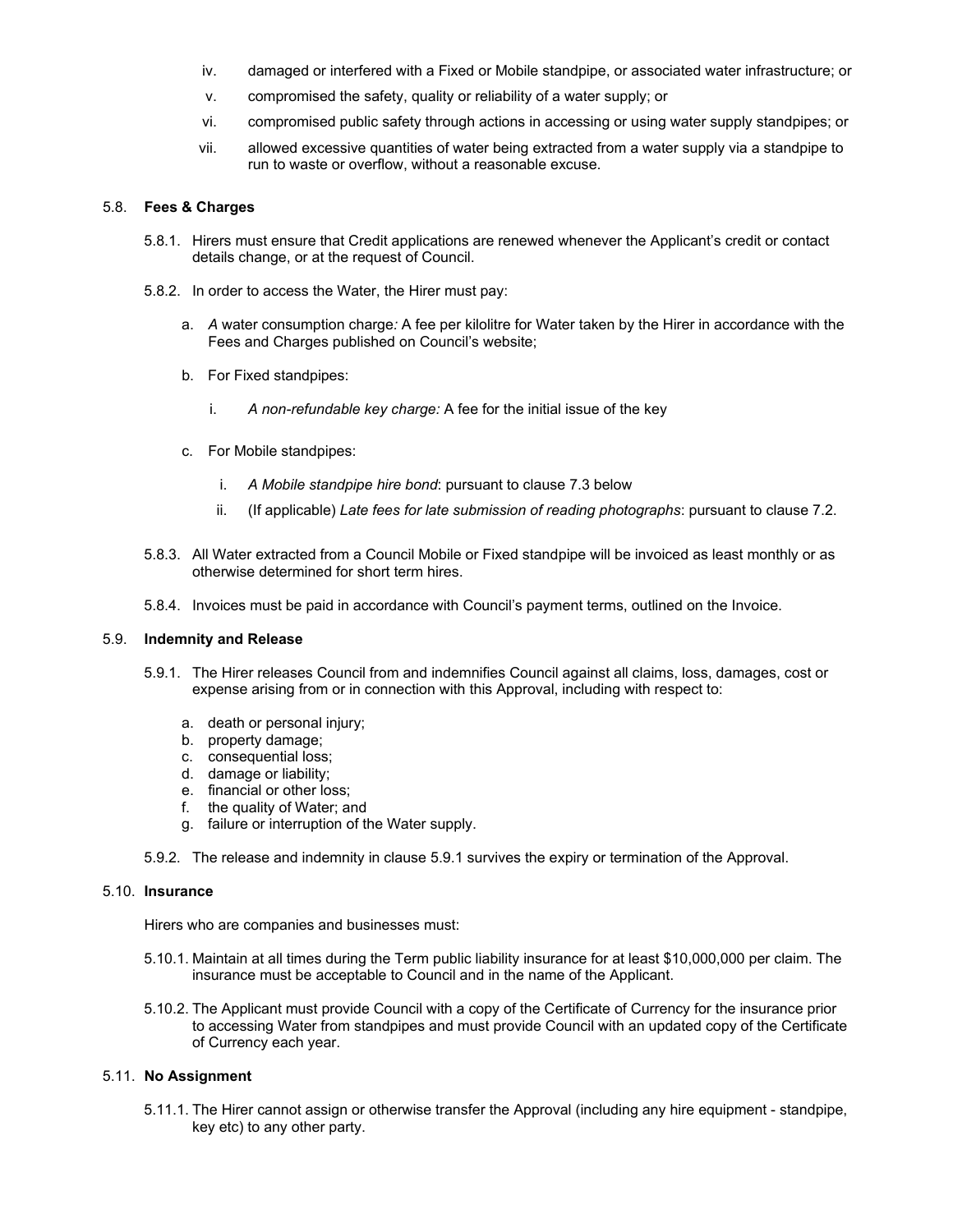# 5.12. **No derogation of other rights**

5.12.1. Nothing in these Terms and Conditions derogates from or otherwise limits Council's rights under any Law, including enforcement under the *Water Supply (Safety & Reliability) Act 2008* (Qld).

# **6. Conditions specific to Fixed Standpipes**

This Clause 6 forms part of the Terms and Conditions of Use where the Application is for Fixed standpipes.

# 6.1. **Authorised Fixed Standpipes**

Hirers must only access water from the following authorised Fixed Standpipes, unless otherwise approved by Council:

- 6.1.1. Calliope Fixed Standpipe on the corner of Archay and Taragoola Roads;
- 6.1.2. Glenlyon Road Fixed Standpipe near Gladstone Tondoon Botanic Gardens Gladstone;
- 6.1.3. Red Rover Road Fixed Standpipe across from Jeff Ringland Drive Gladstone; and
- 6.1.4. Mount Larcom Fixed Standpipe on the corner of Balfour and Salisbury Streets.

# 6.2. **Fixed Standpipe Keys**

- 6.2.1. The Hirer must pay a non-refundable Key Charge to obtain a key to access Fixed standpipes.
- 6.2.2. With the exception of emergency situations where it is not possible to provide notice, Council may deactivate keys at Council's sole discretion with 14 days notice to the Hirer. The Hirer may request the re-activation of a key by contacting Council and providing the key details, together with the Hirer's contact details and a new Credit Application, if required. For clarity, Hirers are not required to return keys.
- 6.2.3. Council's fixed standpipe access keys are not to be duplicated or given to any other party unless authorised by Council.
- 6.2.4. The Hirer must report lost or stolen Fixed standpipe access keys to Council within 24 hours. Hirers will be charged the non-refundable Key Charge to obtain a replacement key, if required
- 6.2.5. The Hirer acknowledges that Council may have CCTV cameras installed at its Fixed standpipe facilities. CCTV footage is recorded and managed in accordance with Council's Privacy Policy and other legislative obligations.

# **7. Conditions specific to Mobile Standpipes**

This Clause forms part of the Terms and Conditions of Use where the Application is for Mobile standpipes.

## 7.1. **Restrictions on the use of Mobile Standpipes**

Mobile standpipes must not be used in the following areas:

- 7.1.1. Beecher/Burua Constant Flow Water Supply Defined Water Service Area;
- 7.1.2. Outside of their area of issue as stated within the Application –

Mobile standpipes issued for use in the Gladstone, Boyne Island / Tannum Sands, Mount Larcom and Calliope Water Supply Schemes must not be used in either

- a. the Agnes Water / Seventeen Seventy Water Supply Scheme due to the water price difference.
- b. the Bororen and Miriam Vale Water Supply Schemes due to the water price difference.
- c. A separate mobile metered standpipe must be hired for use in each of the Agnes Water / Seventeen Seventy Water Supply Scheme and/or the Bororen and Miriam Vale Water Supply Schemes.

Mobile standpipes issued for use in the Agnes Water/ Seventeen Seventy Water Supply Scheme must not be used in either: